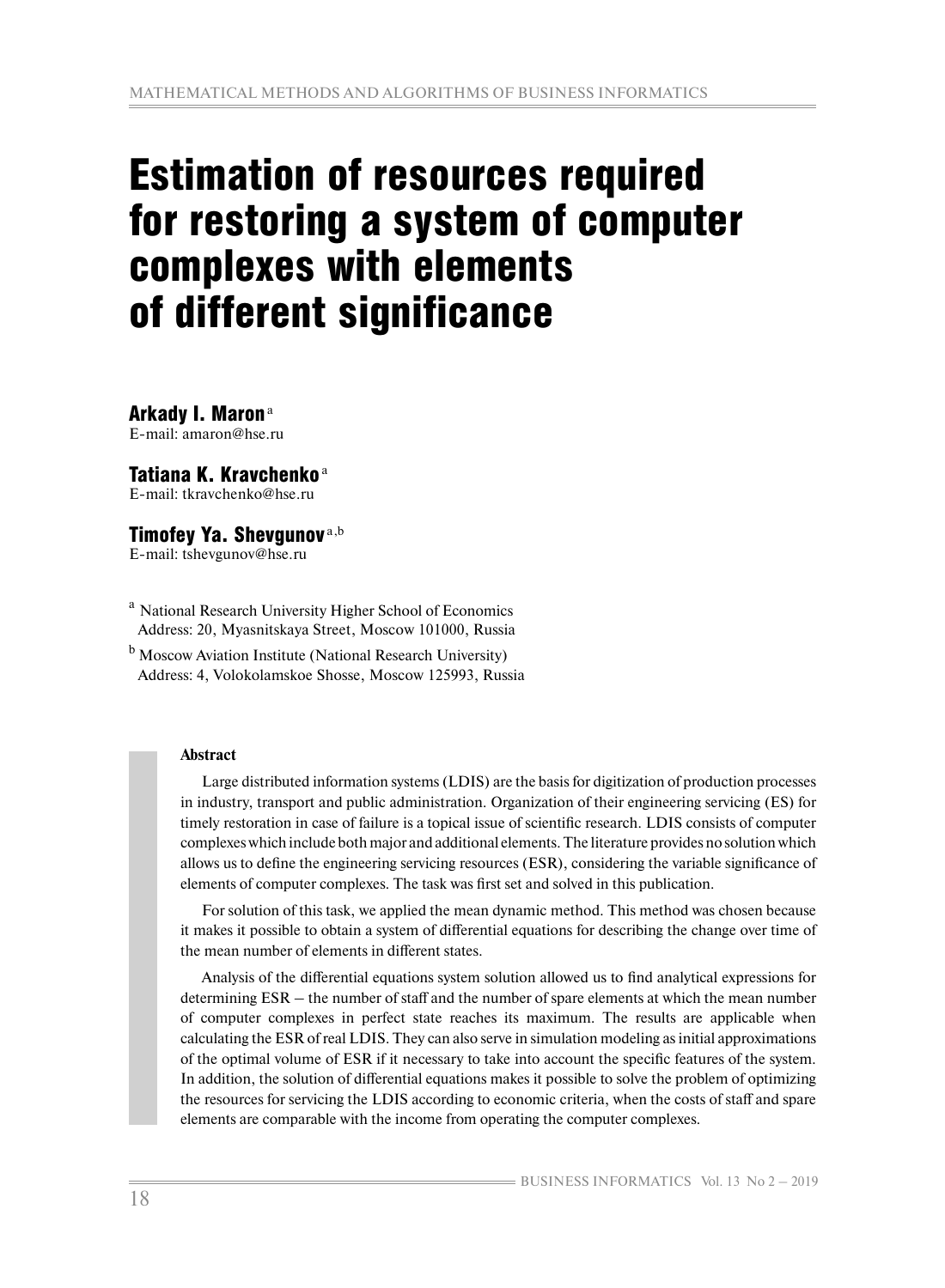**Key words:** distributed information systems; engineering servicing; dependability; queuing theory; mean dynamics method.

**Citation:** Maron A.I., Kravchenko T.K., Shevgunov T.Ya. (2019) Estimation of resources required for restoring systems of computer complexes with elements of different significance. *Business Informatics*, vol. 13, no 2, pp. 18–28. DOI: 10.17323/1998-0663.2019.2.18.28

#### **Introduction**

T arge distributed information sys-<br>tems (LDIS) are used for production<br>tasks in various industries and pub-<br>c administration [1, 6]. An example of such tems (LDIS) are used for production tasks in various industries and public administration [1–6]. An example of such a system is the system for tracking the location of railway carriages and containers on the Railways of Russia and CIS countries. It is a network including the central system and peripheral computer complexes (СС). Public administration systems created in the framework of the Electronic Russia program also include СС [7]. The dependability of such systems must be high. In particular, if they ensure the process paramount for this industry [8, 9]. Thus, railways of Russia and CIS countries apply integrated systems of automated traffic control. Such systems ensure execution of the trains' working schedule, taking into account the actual capacity of different sections [10, 11]. The dependability of such systems is defined by reliability measures and restoration measures. Restoration measures depend on how rationally engineering servicing (ES) is organized. In practice, to restore LDIS promptly, it is reasonable to create special ES centers (ESC). ESC centrally maintain particular regions, using substitutions and subsequent repairing of the elements under stationary conditions as the main restoration method. To perform its tasks, ES must have adequate labor and material resources – engineering servicing resources (ESR). If the volume of these resources is small, the system will accumulate inoperative equipment. At a minimum, the efficiency of the system will be significantly reduced. If they are too large, this adds unnecessary costs.

Each of the systems mentioned above consists of computer complexes. Failure of a computer complex does not lead to the failure of the system, but reduces its performance. In [12], the task of ESR definition is solved for LDIS consisting of computer complexes, in which all elements are necessary to the same extent for it to have an up state. The metering system for electricity consumption is an example of such a system. However, many systems consist of computer complexes in which some elements (1-st type elements) are major, and others (2-nd type elements) are not. Failure of the 1-st type elements causes computer complex failure. Failure of the 2-nd elements makes the complex imperfect  $-$  its efficiency of performance falls, but it does not lead to computer complex failure. In the literature, there is no solution for ESR definition for such systems. This publication is offered to fill this gap. The research was prompted by the fact that most actual LDIS belong to this very type.

The aim of this paper is to increase the economic operating efficiency of LDIS thanks to the rational choice of the ESR.

The article has the following structure. In the first section, there is a mathematical formulation of the problem. The notations used are also entered. The second section consists of three subsections. In the first, differential equations are derived to describe the dynamics of changes in the average numbers of elements in different states during the operation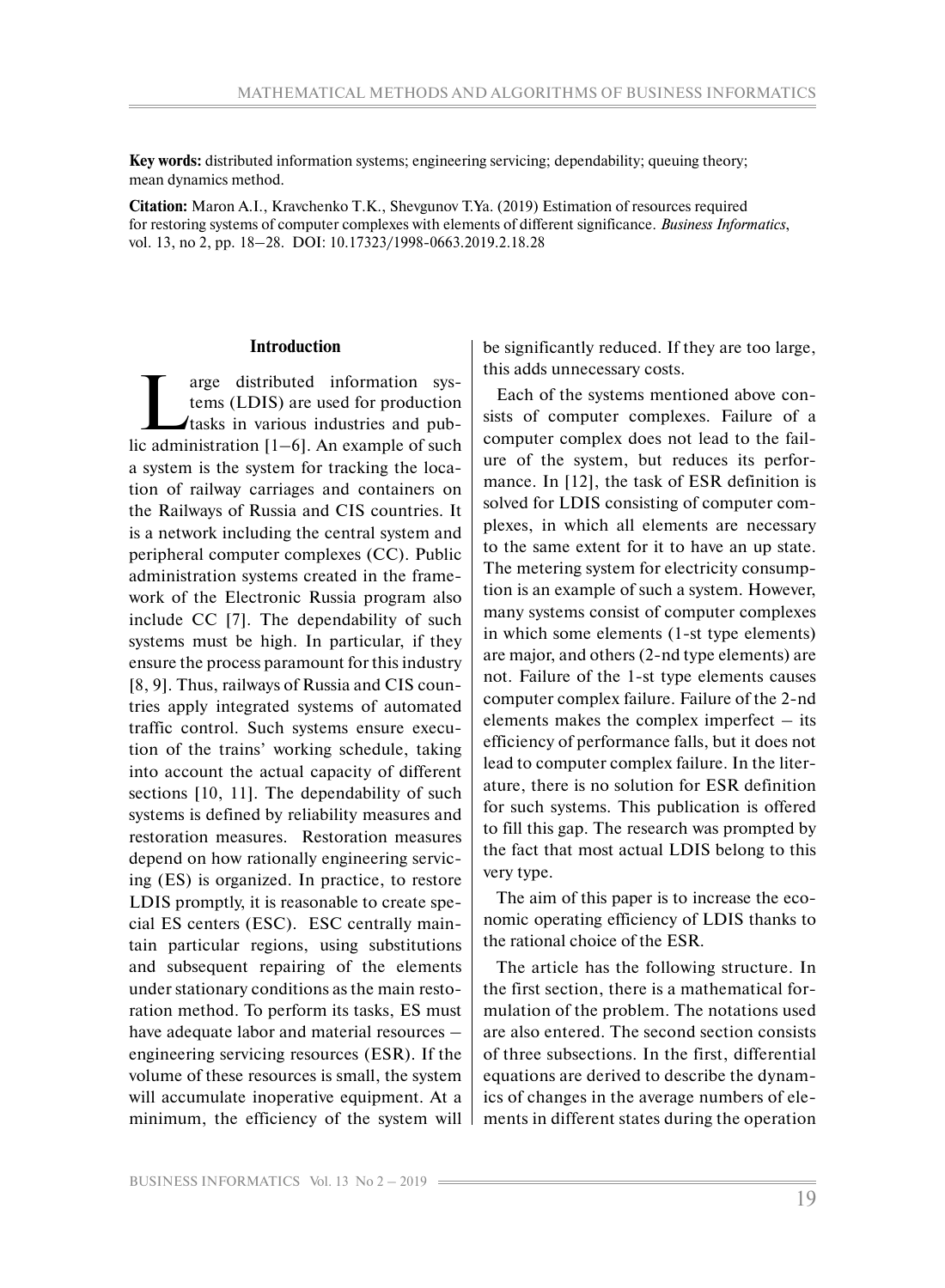of the LDIS. Much attention here is paid to the derivation of the values of the intensity of transitions of an element from one state to another. It is shown that these intensities are generally not constant. By virtue of this fact, differential equations are not linear. In the second subsection, formulas are derived for determining the volume of the ESR at which the average number of computer complexes in a perfect state reaches its maximum. The third subsection provides an example of the calculation of the ESR. The third section of the article indicates which of the restrictions made when setting the task are most significant. In addition, we explain why it is impossible to apply the classical method of calculating queuing systems based on the Kolmogorov equations for an analytical solution of the problem posed. The fourth section indicates when it is advisable to apply the formulas for calculating ESR obtained in the work, and when it is necessary to solve a rigid system of nonlinear differential equations of mean dynamics numerically. The Conclusion indicates which new scientific results have been obtained in this work.

## **1. Formulation of the problem**

Let us consider LDIS consisting of *N* computer complexes, each consisting of two elements. One of them (the 1-st type element) is compulsory for the up state of the complex, failure of another (the 2-nd type element) only reduces its performance. Failure of one computer complex does not lead to failure of the whole system, but only reduces its performance.

Let us introduce the following indices for elements of 1-st and 2-nd types: mean operating time to failure are  $T_0^{(1)}$ ,  $T_0^{(2)}$ ; mean time of substitution are  $T_{sub}^{(1)}$ ,  $T_{sub}^{(2)}$ ; mean time of repair are  $T_{\text{ren}}^{(1)}$ ,  $T_{\text{ren}}^{(2)}$ . The mean operating time to failure of the 1-st and 2-nd type elements is longer than the total time required for their substitution and repair. To ES of the LDIS, an ESC is created. Replacement of the elements is performed by the team of couriers (*r* persons). The repair performed by another team from which special groups for 1-st and 2-nd type elements allocated, numbered  $R^{(1)}$  and  $R^{(2)}$  respectively. At the initial time point, there are  $n^{(1)}$  of spare 1-st type elements, and  $n^{(2)}$  2-nd type elements.

Required to determine: the number of staff and spare elements under which the average number of perfect complexes will be stable at the maximum value.

# **2. Solution method**

# **2.1. The model of restoration**

Let us suppose random values: operating time to failure; time substitution; times of repair of 1-st and 2-nd type elements are exponential and distributed with the following parameters:  $\lambda_0^{(1)}$ ,  $\lambda_0^{(2)}$ ,  $\lambda_{\text{sub}}^{(1)}$ ,  $\lambda_{\text{sub}}^{(2)}$ ,  $\lambda_{\text{rep}}^{(1)}$ ,  $\lambda_{\text{rep}}^{(2)}$ . The value of each parameter is the inverse to the mean time. Then, to describe the change in the mean numbers of the elements in different conditions, we can apply the mean dynamics method [13].

In this case, the graph of system element conditions consists of two sub-graphs shown in *Figure 1*. Unlike the system of independent elements, these sub-graphs are not identical.

The first sub-graph describes possible conditions of the 1-st type element whose failure leads to failure of the computer complex in which it is included. The nodes of this graph have the following meaning:

 $S_1^{(1)}$  – 1-st type element is in perfect state and functions as a part of a computer complex;

 $S_2^{(1)}$  – 1-st type element has failed and is expecting a substitution;

 $S_1^{(1)}$  – 1-st type element has failed, delivered to the ESC, is awaiting repair or is being repaired;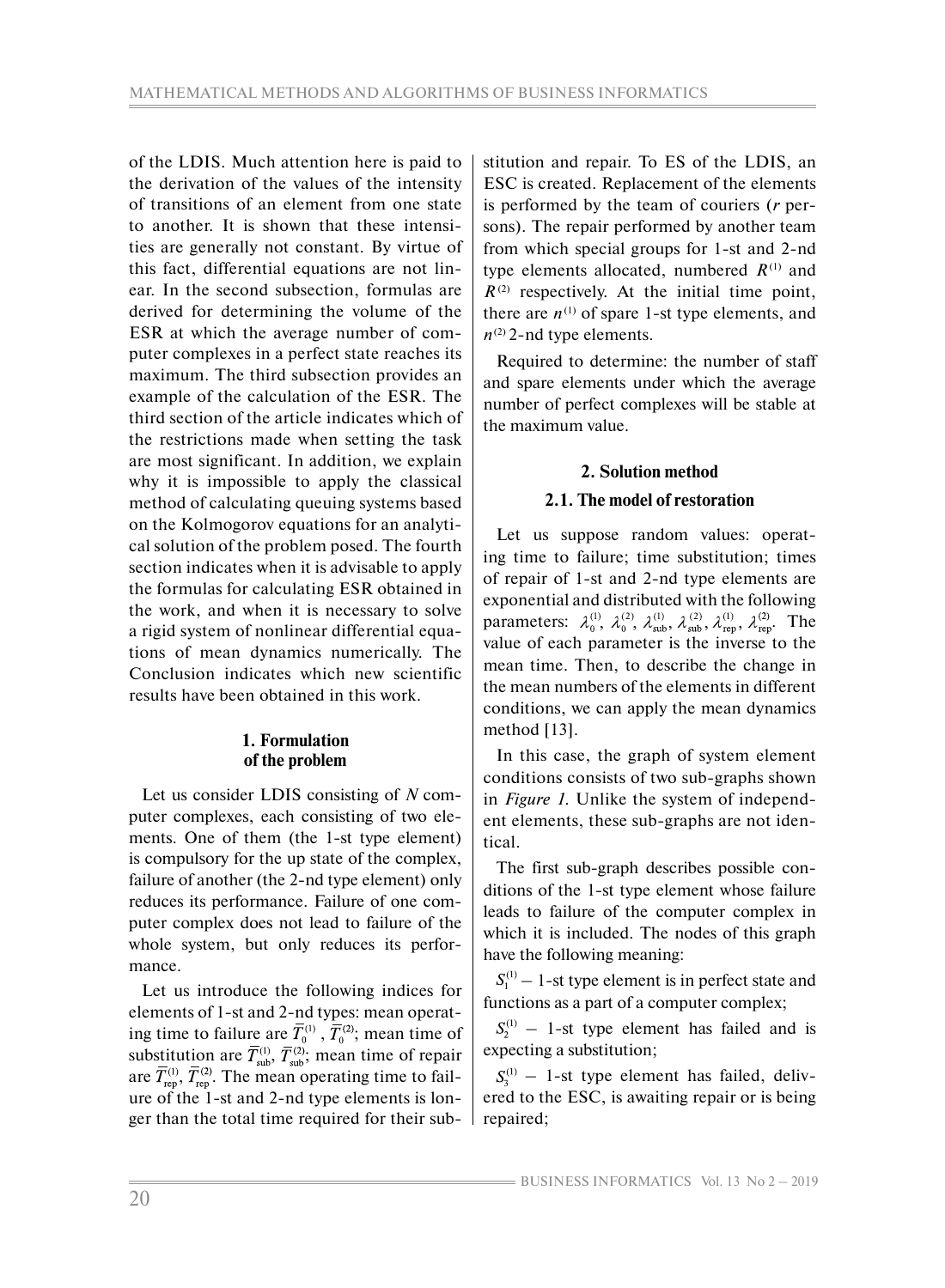$S_4^{(1)}$  – 1-st type element is in a perfect state and is in the storehouse of the ESC.

The sub-graph which identifies the condition of the 2-nd type element has, unlike the first sub-graph, not four but five nodes. Four of them are:  $S_1^{(2)}$ ,  $S_2^{(2)}$ ,  $S_3^{(2)}$ ,  $S_4^{(2)}$  which correspond to the conditions of the 2-nd type elements, similar to  $S_1^{(1)}$ ,  $S_2^{(1)}$ ,  $S_3^{(1)}$ ,  $S_4^{(1)}$ . The fifth node shows the  $S_5^{(2)}$  condition: the 2-nd type element is perfect, is a part of the computer complex, but does not operate due to failure of the 1-st type element. It is the possibility of such conditions that reflects interdependence between the elements.

Change in the number of the elements is described by the solution of the differential equation set:

$$
\frac{dm_1^{(1)}(t)}{dt} = -\lambda_{12}^{(1)}m_1^{(1)}(t) + \lambda_{41}^{(1)}m_4^{(1)}(t),
$$
\n
$$
\frac{dm_2^{(1)}(t)}{dt} = -\lambda_{23}^{(1)}m_2^{(1)}(t) + \lambda_{12}^{(1)}m_1^{(1)}(t),
$$
\n
$$
\frac{dm_3^{(1)}(t)}{dt} = -\lambda_{34}^{(1)}m_3^{(1)}(t) + \lambda_{23}^{(1)}m_2^{(1)}(t),
$$
\n
$$
\frac{dm_4^{(1)}(t)}{dt} = -\lambda_{41}^{(1)}m_4^{(1)}(t) + \lambda_{34}^{(1)}m_3^{(1)}(t),
$$
\n
$$
m_1^{(1)}(t) + m_2^{(1)}(t) + m_3^{(1)}(t) + m_4^{(1)}(t) =
$$
\n
$$
= N + n^{(1)},
$$
\n
$$
\frac{dm_1^{(2)}(t)}{dt} = -[\lambda_{12}^{(2)} + \lambda_{15}^{(2)}]m_1^{(2)}(t) +
$$
\n
$$
+ \lambda_{41}^{(2)}m_4^{(2)}(t) + \lambda_{51}^{(2)}m_5^{(2)}(t),
$$
\n
$$
\frac{dm_2^{(2)}(t)}{dt} = -\lambda_{23}^{(2)}m_2^{(2)}(t) + \lambda_{12}^{(2)}m_2^{(2)}(t),
$$
\n
$$
\frac{dm_3^{(2)}(t)}{dt} = -\lambda_{41}^{(2)}m_3^{(2)}(t) + \lambda_{34}^{(2)}m_3^{(2)}(t),
$$
\n
$$
\frac{dm_4^{(2)}(t)}{dt} = -\lambda_{51}^{(2)}m_2^{(2)}(t) + \lambda_{15}^{(2)}m_1^{(2)}(t),
$$
\n
$$
m_1^{(2)}(t) + m_2^{(2)}(t) + m_3^{(2)}(t) + m_4^{(2)}(t) +
$$
\n
$$
+ m_5^{(2)}(t) = N + n^{(2)},
$$

with the initial conditions

$$
m_1^{(1)}(0) = m_1^{(2)}(0) = N;
$$
  
\n
$$
m_4^{(1)}(0) = n^{(1)}; \quad m_4^{(2)}(0) = n^{(2)};
$$
  
\n
$$
m_2^{(1)}(0) = m_2^{(2)}(0) = m_3^{(1)}(0) =
$$
  
\n
$$
= m_3^{(2)}(0) = m_5^{(2)}(0) = 0.
$$
 (2)

There is a correlation between the number of elements of different types. The intensity of element transition from one condition to another depends on the distribution of the elements by conditions. The type of the expressions which define the values of  $\lambda_i^{(1)}(t)$  ( $i = 1, 2,$ 3, 4) and  $\lambda_i^{(2)}(t)$  ( $j = 1, 2, 3, 4, 5$ ) will be different in different correlations between priorities of the elements. Two cases are typical:

 $\rightarrow$  priorities of 1-st and 2-nd type elements are the same;

 1-st-type elements are replaced out of queue, whereas their capacity is the compulsory condition of the complexes' functioning.

Let us consider the second case, when the priority for maintenance of the 1-st type elements is higher than for the 2-nd type elements.

Let us define the intensity of the element transition from one condition to another. Some of these intensities are permanent, and some depend on the number of elements which are in other conditions. As a result, system (1) is non-linear. The numbers of elements in different conditions are unknown. Following the Diner principle, we will replace unknown numbers of elements in different conditions with their mean values, and later on, we will use the expressions "numbers of elements" and "mean numbers of elements" as synonyms. Let us start with  $\lambda_{12}^{(1)}(t)$  – the intensity of transition of the 1-st type element  $S_1^{(1)}$  condition to  $S_2^{(1)}$  condition. It is permanent. Indeed, if at the instant of time *t*,  $m_1^{(1)}(t)$  the 1-st type elements function, the total intensity of their intensities will count

$$
\Lambda^{(1)}(t) = \lambda_0^{(1)} m_1^{(1)}(t), \tag{3}
$$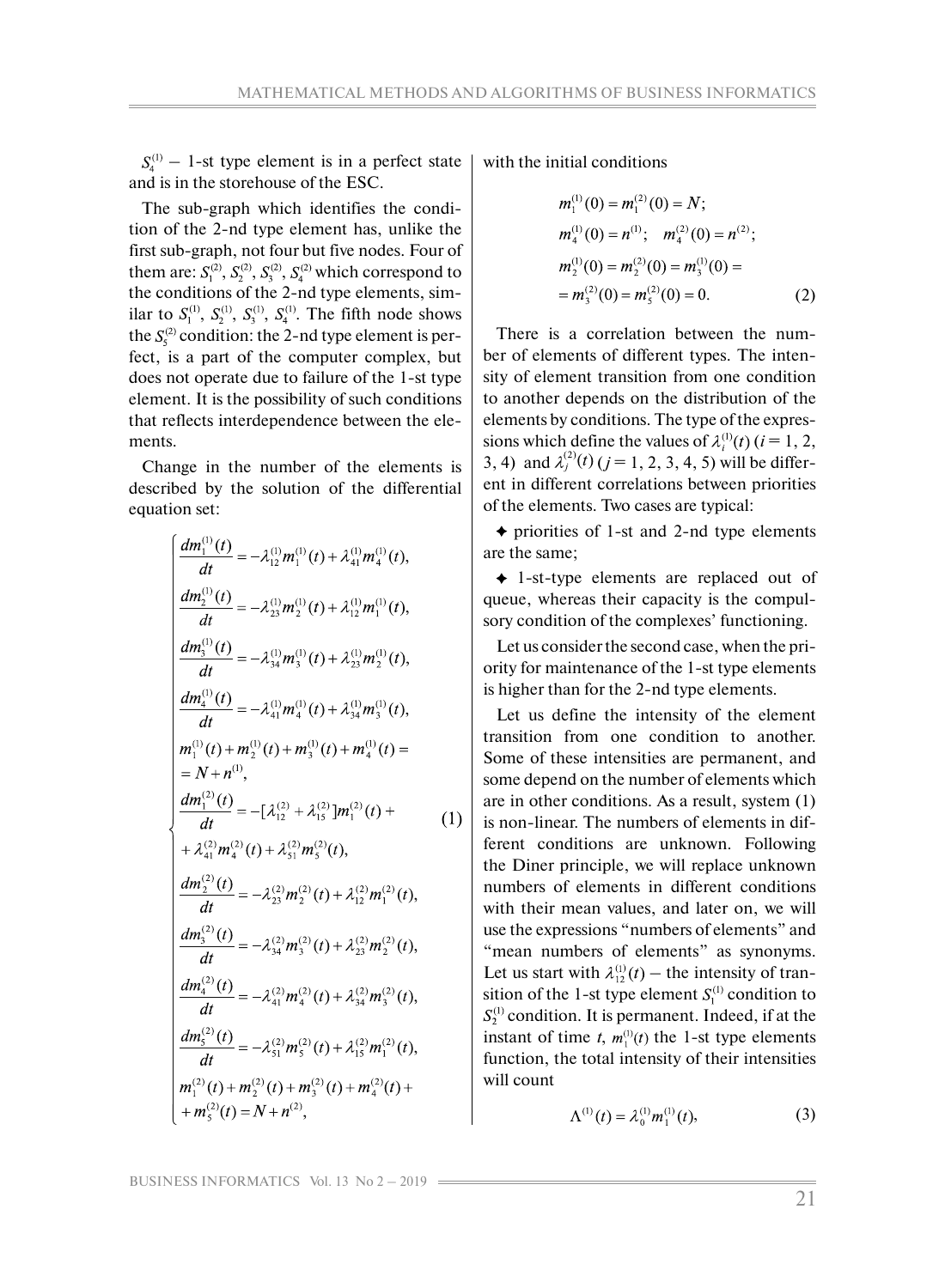



*Fig. 1*. Graph of states for (a) 1-st type elements, (b) 2-nd type elements

which, counting on one element, gives us:

$$
\lambda_{12}^{(1)}(t) = \frac{\Lambda^{(1)}(t)}{m_1^{(1)}(t)} = \lambda_0^{(1)}.
$$
 (4)

Let us define  $\lambda_{23}^{(1)}(t)$ : this intensity of the transition will not be constant. Indeed, let's assume that in t instant of time,  $m_2^{(1)}(t)$ , the 1-st type elements are inoperative and expecting a courier to be replaced with the spare ones. Two variants of the courier's actions are possible here:

 $\triangle$  to deliver the elements to the ESC, regardless of the available spare elements, and then install the spare elements as they come from repair;

 $\triangle$  if there are no spare elements, to expect receipt of the fixed elements and do not deliver to the ESC without replacement.

The first variant of the courier's actions allows us, as a rule, in some way to reduce the demand of spare elements, as compared to the second one, so let us consider it in more detail. Here the intensity of the  $\lambda_{23}^{(1)}(t)$  transition depends only on correlation between the number of couriers  $r$ , and the elements, in  $S_2^{(1)}$  condition. In fact, if  $r \ge m_2^{(1)}(t)$ , then the total intensity of the transition from  $S_2^{(1)}$  into  $S_3^{(1)}$  will equal

$$
\Lambda_{23}(t) = \lambda_{sub}^{(1)} m_2^{(1)}(t), \tag{5}
$$

which, counting on one element, gives us:

$$
\lambda_{23}^{(1)}(t) = \lambda_{\text{sub}}^{(1)}.
$$
 (6)

If  $r < m_2^{(1)}(t)$ , then the total intensity of transition from  $S_2^{(1)}$  to  $S_3^{(1)}$  will equal

$$
\Lambda_{23}(t) = \lambda_{\text{sub}}^{(1)} r,\tag{7}
$$

which, counting on one element, gives us:

$$
\lambda_{23}^{(1)}(t) = \frac{\lambda_{\text{sub}}^{(1)} r}{m_2^{(1)}(t)}.
$$
 (8)

In a similar way, it is possible to define the intensity of the repair counting on one element:

$$
\lambda_{34}^{(1)}(t) = \begin{cases} \lambda_{\text{rep}}^{(1)}, R \ge m_3^{(1)}(t); \\ \frac{\lambda_{\text{rep}}^{(1)} R^{(1)}}{m_3^{(1)}(t)}, R < m_3^{(1)}(t). \end{cases} \tag{9}
$$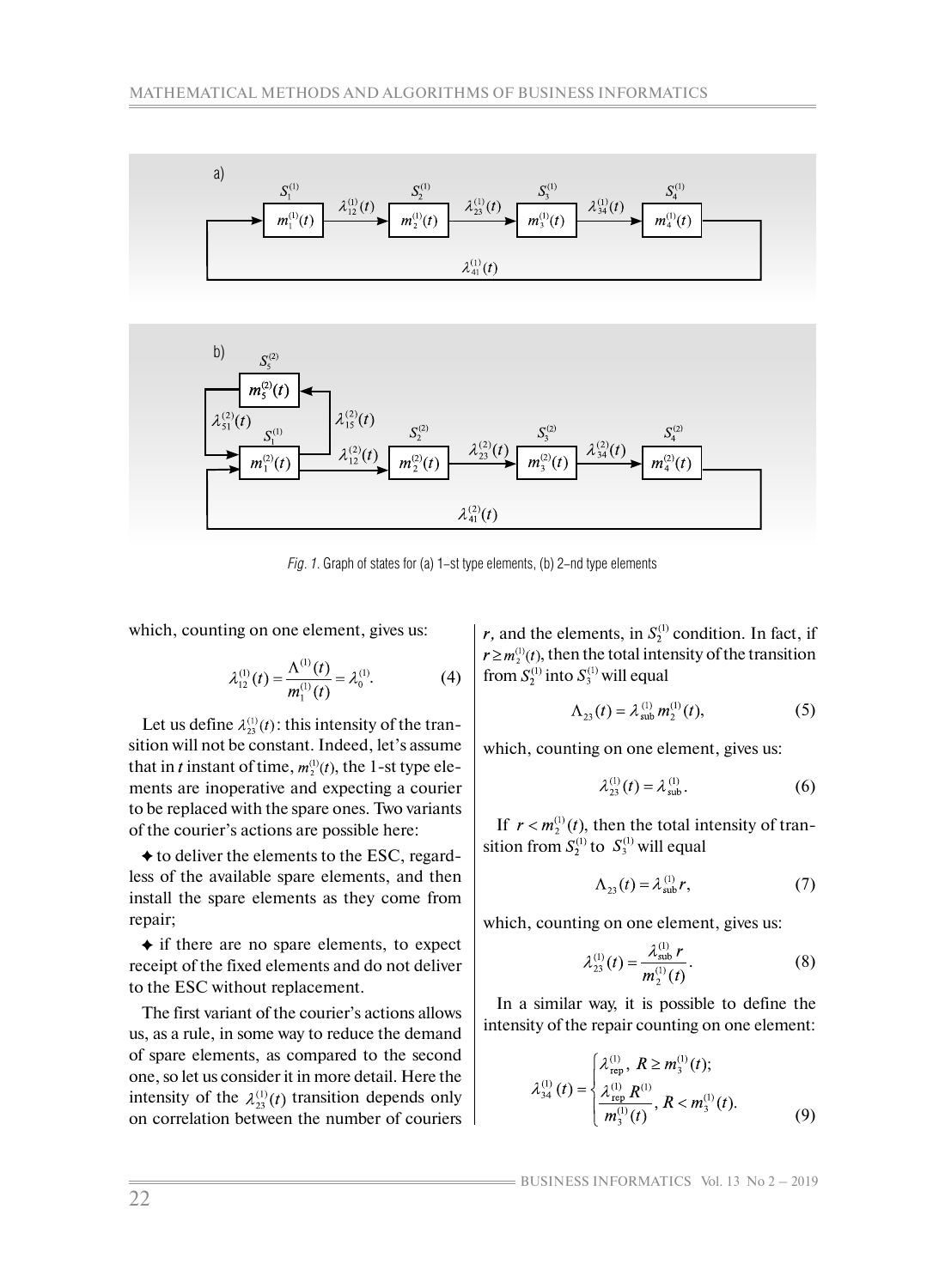The intensity of the transition of the 1-st type element from  $S_4^{(1)}$  to the  $S_1^{(1)}$  condition is defined by correlations between  $m_{TR}^{(1)}(t)$  – number of 1-st type elements, which must be sent at *t* moment for installation into the system, the number of couriers *r* and the number of spare elements available in the storehouse. The value of  $m_{TR}^{(1)}(t)$  equals the difference between the total number of 1-st type elements in the operative system *N* and the number of operative 1-st type elements  $m_1^{(1)}(t)$ :

$$
m_{\text{TR}}^{(1)}(t) = N - m_1^{(1)}(t) \tag{10}
$$

At some instances of time, the demand of elements cannot coincide with the number of those expecting the replacement  $m_2^{(1)}(t)$ , as the couriers take away the failed elements for ESC also when there is nothing to replace them with. As a result, the following correlation is true:

$$
m_{\text{TR}}^{(1)}(t) = N - m_1^{(1)}(t) \neq m_2^{(1)}(t). \tag{11}
$$

It will take place if there are not enough spare elements or the free couriers. Taking into account the latest, we'll get the following expressions for the intensity of the transition  $\lambda_{41}^{(1)}(t)$ :

$$
\lambda_{41}^{(1)}(t) = \frac{\lambda_{\text{sub}}^{(1)}, \min\left\{ \left[ N - m_1^{(1)}(t) \right], r, m_4^{(1)}(t) \right\}}{m_4^{(1)}(t)}.
$$
 (12)

Now, let's define the intensity of transitions for the 2-nd type elements. The distinctive feature of the 2-nd type element is that it can be operative, be a part of the complex, but not function due to failure of a 1-st type element.

In a similar way as was done for the 1-st type element, we can show that

$$
\lambda_{12}^{(2)}(t) = \lambda_0^{(2)}.
$$
 (13)

The intensity of transition of a 2-nd type element from  $S_2^{(2)}$  to  $S_3^{(2)}$  condition, if the priority for the replacement is higher for the 1-st type element, depends on the correlation of the 2-nd type elements which must be delivered to the ESC –  $m_2^{(2)}(t)$  and the number of couriers  $r_{\text{free}}(t)$  not busy working on the 1-st type elements.

It is easy to make sure that

$$
r_{\text{free}}(t) = r - m_{\text{TR}}^{(1)}(t) = r - \left[ N - m_1^{(1)}(t) \right] =
$$
  
=  $r + m_1^{(1)}(t) - N$ . (14)

Respectively

$$
\lambda_{23}^{(2)}(t) = \begin{cases} 0, & r_{\text{free}} \leq 0; \\ \frac{\lambda_{\text{sub}}^{(2)}, \min\left\{r_{\text{free}}(t), m_2^{(2)}(t)\right\}}{m_4^{(2)}(t)}, & r_{\text{free}}(t) > 0. \end{cases}
$$
(15)

The intensity of the transition from repair to the storehouse for a 2-nd type element:

$$
\lambda_{34}^{(2)}(t) = \begin{cases} \lambda_{\text{rep}}^{(2)}, & m_3^{(2)}(t) \le R^{(2)}; \\ \frac{\lambda_{\text{rep}}^{(2)} R}{m_3^{(2)}(t)}, & m_3^{(2)}(t) > R^{(2)}. \end{cases}
$$
(16)

The intensity of  $\lambda_{41}^{(2)}(t)$  depends on correlations between the numbers of free couriers  $r_{\text{free}}(t)$ , spare 2-nd type elements in the storehouse  $m_4^{(2)}(t)$ , and demand for spare 2-nd type elements which must be installed in the system –  $m_{TR}^{(2)}(t)$ .

The value of  $m_{TR}^{(2)}(t)$ , unlike  $m_{TR}^{(1)}(t)$ , does not equal the difference between the total number of complexes in the system and the number of operative elements of this type. It is related to the fact that 2-nd type elements cannot function due to the failure of a 1-st type element, therefore

$$
m_{\text{TP}}^{(2)}(t) = m_1^{(1)}(t) - m_1^{(2)}(t). \tag{17}
$$

Taking all of this into account, we will finally obtain

$$
\lambda_{41}^{(2)}(t) = \begin{cases}\n0, & r_{\text{free}} \leq 0; \\
\frac{\lambda_{\text{sub}}^{(2)}, \min\left\{r_{\text{free}}(t), m_{\text{TR}}^{(2)}(t), m_{4}^{(2)}(t)\right\}}{m_{4}^{(2)}(t)}, \\
r_{\text{free}}(t) > 0. \\
\end{cases}
$$
\n(18)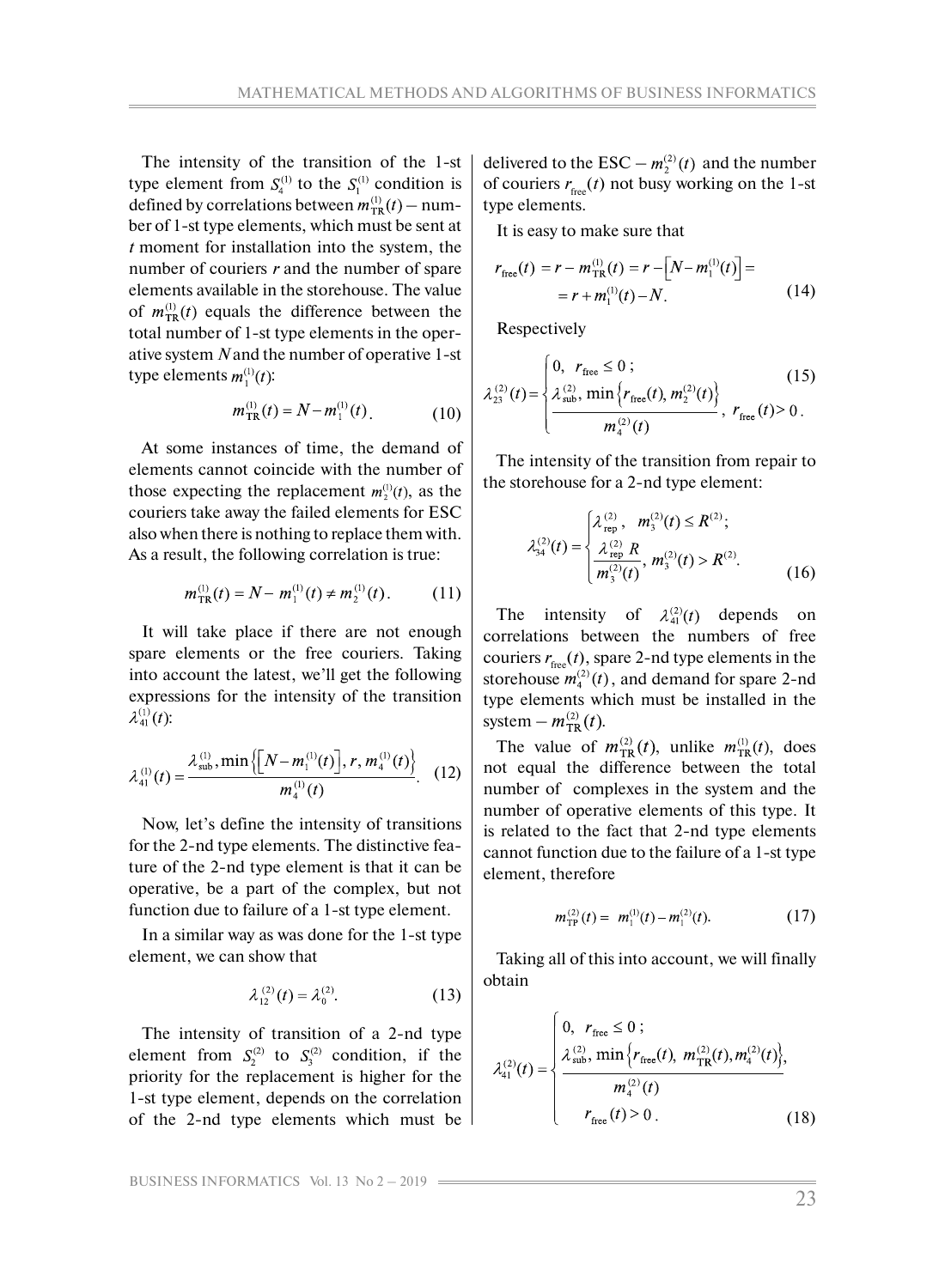Now we derive the formula which allows one to define  $\lambda_{15}^{(2)}(t)$ , the failures of the 1-st type elements, bring 2-nd type elements into  $S_5^{(2)}$ condition, with total intensity

$$
\Lambda_{5}(t) = \lambda^{(1)} m_{1}^{(1)}(t). \tag{19}
$$

Counting on one 2-nd type element in the  $S_1^{(1)}$ condition, we will obtain

$$
\lambda_{15}^{(2)}(t) = \frac{\lambda_0^{(1)} m_1^{(1)}(t)}{m_1^{(2)}(t)}.
$$
 (20)

The intensity of transition  $\lambda_{51}^{(2)}(t)$  equals the ratio of the total intensity of transitions of the 1-st type elements into the operative state to the number of 2-nd type elements in the  $S_5^{(2)}$  condition:

$$
\lambda_{s_1}^{(2)}(t) = \frac{\lambda_{\text{sub}}^{(1)} \min\left\{ \left[ N - m_1^{(1)}(t) \right], r, m_4^{(1)}(t) \right\}}{m_s^{(2)}(t)}.
$$
 (21)

By the numerical solution of system (1) at the found values of intensity, which are coefficients of the equations, it is possible to determine the distribution of elements by states at any number of couriers, repairmen and spare elements. The equations of system (1) are rigid [14] because the time between failures in modern computer complexes can be several orders more than average times of replacement and repair. At the same time, the complexity of calculations does not go beyond the methods realized in MathCAD [14, 15].

## **2.2. Estimating required engineering servicing resources**

Now we define the sufficient ESR, in which, the mean number of perfect complexes of the system will be stable to maximum. This task amounts to defining the number of staff and spare elements in which the solution of the system will not go beyond the low-queue region.

Boundaries of the low-queue region, in this case, can be set by the inequality set:

$$
\begin{cases}\nr_{\text{free}}(t) \ge m_{\text{TR}}^{(1)}(t) + m_{\text{TR}}^{(2)}(t), \\
R^{(1)} \ge m_{3}^{(1)}(t), \\
R^{(2)} \ge m_{3}^{(2)}(t), \\
m_{4}^{(1)}(t) \ge m_{\text{TR}}^{(1)}(t), \\
m_{4}^{(2)}(t) \ge m_{\text{TR}}^{(2)}(t).\n\end{cases} \tag{22}
$$

In the low-queue region, the coefficients of the system (1) take the values:

$$
\lambda_{12}^{(1)} = \lambda_0^{(1)}; \ \lambda_{23}^{(1)} = \lambda_{\text{sub}}^{(1)}; \ \lambda_{34}^{(1)} = \lambda_{\text{rep}}^{(1)}; \n\lambda_{41}^{(1)} = \frac{\lambda_{\text{sub}}^{(1)} (N - m_1^{(1)})}{m_4^{(1)}}; \n\lambda_{12}^{(2)} = \lambda_0^{(2)}; \ \lambda_{23}^{(2)} = \lambda_{\text{sub}}^{(2)}; \ \lambda_{34}^{(2)} = \lambda_{\text{rep}}^{(2)}; \n\lambda_{41}^{(2)} = \frac{\lambda_{\text{sub}}^{(2)} (m_1^{(1)} - m_1^{(2)})}{m_4^{(2)}}; \n\lambda_{15}^{(2)} = \frac{\lambda_0^{(1)} m_1^{(1)}}{m_1^{(2)}}; \ \lambda_{51}^{(2)} = \frac{\lambda_{\text{sub}}^{(1)} (N - m_1^{(1)})}{m_5^{(2)}}.
$$
\n(23)

Solution of the set (1) in the low-queue region (22) is being stabilized to the limiting values  $m_i^{(1)}$  and  $m_i^{(2)}$ . To find them, it is enough to solve the algebraic system from (1) by substitution of coefficient values into it (23) and replacement by zero of all the derivatives from the numbers of conditions by the time. Having solved it, we finally obtain:

$$
m_1^{(1)} = K_{\text{af}}^{(1)} N; \nm_2^{(1)} = (1 - K_{\text{af}}^{(1)}) N; \nm_3^{(1)} = \frac{\overline{T}_{\text{rep}}^{(1)}}{\overline{T}_0^{(1)} + \overline{T}_{\text{sub}}^{(1)}} N; \nm_4^{(1)} = n^{(1)} - m_3^{(1)}; \nm_1^{(2)} = K_{\text{af}}^{(1)} K_{\text{af}}^{(2)} N; \nm_2^{(2)} = K_{\text{af}}^{(1)} (1 - K_{\text{af}}^{(2)}) N; \nm_3^{(2)} = K_{\text{af}}^{(1)} \frac{\overline{T}_{\text{rep}}^{(2)}}{\overline{T}_0^{(2)} + \overline{T}_{\text{sub}}^{(2)}} N; \nm_4^{(2)} = n^{(2)} - m_3^{(2)}; \nm_5^{(2)} = N - m_1^{(1)}; \nm_6^{(1)} = N - m_1^{(1)}; \nm_7^{(2)} = N - m_1^{(1)}; \nm_8^{(2)} = N - m_1^{(1)}; \nm_9^{(3)} = N - m_1^{(1)}; \nm_9^{(4)} = N - m_1^{(1)}; \nm_1^{(5)} = N - m_1^{(1)}; \nm_1^{(6)} = N - m_1^{(1)}; \nm_1^{(7)} = N - m_1^{(1)}; \nm_1^{(8)} = N - m_1^{(1)}; \nm_1^{(1)} = N - m_1^{(1)}; \nm_2^{(1)} = N - m_1^{(1)}; \nm_3^{(2)} = N - m_1^{(1)}; \nm_4^{(3)} = N - m_1^{(1)}; \nm_5^{(4)} = N - m_1^{(1)}; \nm_6^{(5)} = N - m_1^{(1)}; \nm_7^{(6)} = N - m_1^{(1)}; \nm_8^{(7)} = N - m_1^{(1)}; \nm_9^{(8)} = N - m_1^{(1)}; \nm_1^{(1)} = N - m_1^{(1)}; \nm_1^{(1)} = N - m_1^{(1)}; \nm_1^{(2)} = N - m_1^{(1)}; \nm_1^{
$$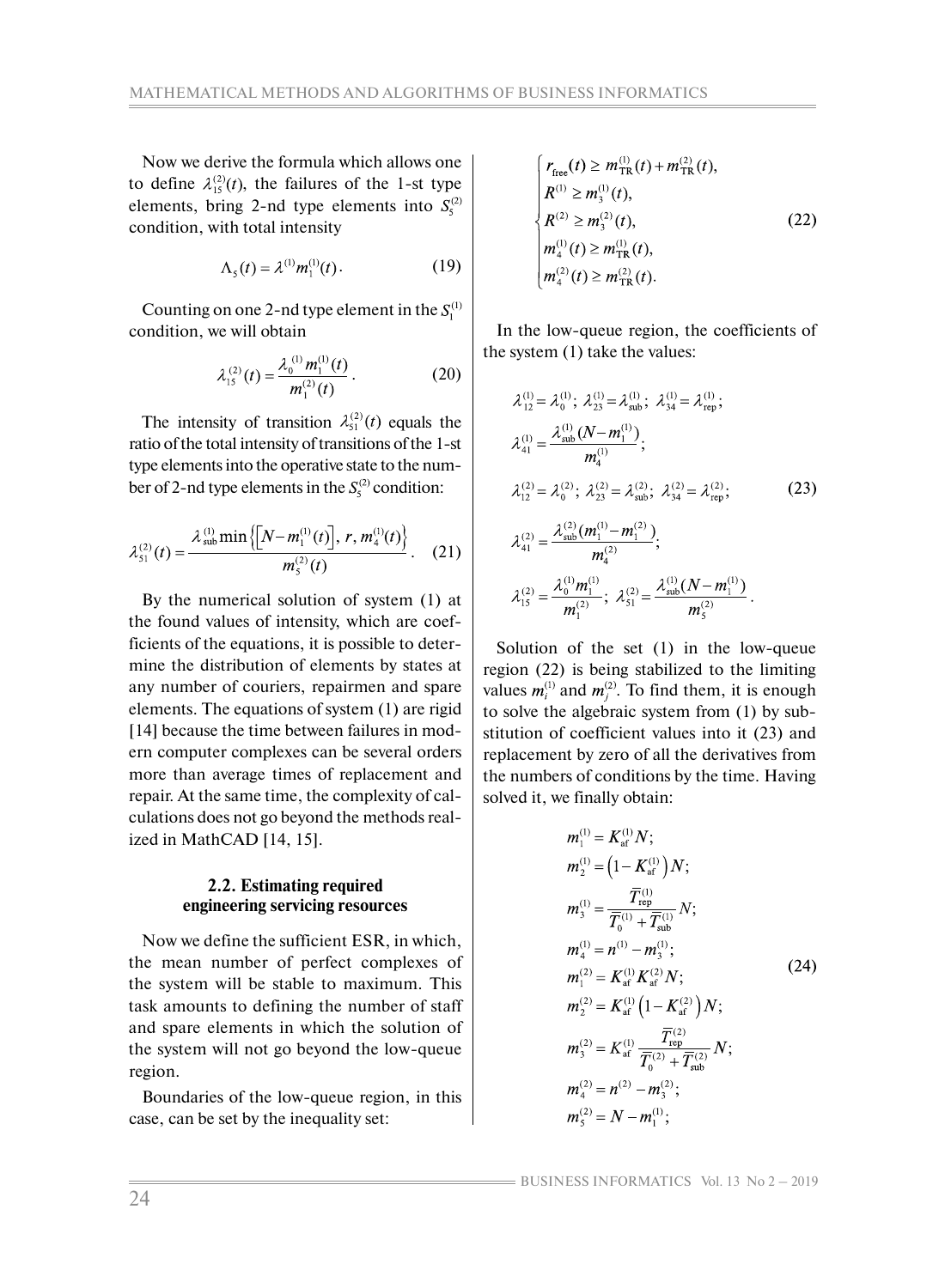where  $K_{\text{af}}^{(1)}$ ,  $K_{\text{af}}^{(2)}$  are maximum set values of the availability factor for the 1-st and 2-nd type elements:

$$
K_{\text{af}}^{(1)} = \frac{\overline{T}_0^{(1)}}{\overline{T}_0^{(1)} + \overline{T}_{\text{sub}}^{(1)}},
$$
  

$$
K_{\text{af}}^{(2)} = \frac{\overline{T}_0^{(2)}}{\overline{T}_0^{(2)} + \overline{T}_{\text{sub}}^{(2)}}.
$$
 (25)

In the stabilized distribution of the element number, the boundaries of low-queue regions can be set by the inequality system:

$$
\begin{cases}\nr_{\text{free}} \ge m_{\text{TR}}^{(1)} + m_{\text{TR}}^{(2)}, \nR^{(1)} \ge m_3^{(1)}, \nR^{(2)} \ge m_3^{(2)}, \n m_4^{(1)} \ge m_{\text{TR}}^{(1)}, \n m_4^{(2)} \ge m_{\text{TR}}^{(2)}.\n\end{cases}
$$
\n(26)

Here  $r_{\text{free}}$ ,  $m_{\text{TR}}^{(1)}$ ,  $m_{\text{TR}}^{(2)}$  are the limiting values, to which, in the low- queue region, the functions  $r_{\text{free}}(t)$ ,  $m_{\text{TR}}^{(1)}(t)$ ,  $m_{\text{TR}}^{(2)}(t)$  go, in  $t \to \infty$ .

Let us define the non-redundant set of resources in which inequalities (26) will be performed. This set is sufficient to ensure stabilization of the mathematical expectation for the number of operative complexes in which the two-element function goes to its maximum value  $t \to \infty$ .

To do this, we define the  $m_{TR}^{(1)}$  and  $m_{TR}^{(2)}$  values. Taking into account  $(10)$ ,  $(17)$ ,  $(26)$ , we will obtain:

$$
m_{\text{TR}}^{(1)} = N - m_1^{(1)} = \left(1 - K_{\text{af}}^{(1)}\right)N;
$$
  

$$
m_{\text{TR}}^{(2)} = K_{\text{af}}^{(1)}\left(1 - K_{\text{af}}^{(2)}\right)N.
$$
 (27)

The second and the third inequalities of the system (26) are performed in all  $R^{(1)} \ge R_0^{(1)}$  and  $R^{(2)} \ge R_0^{(2)}$ , where:

$$
R_0^{(1)} = \left[ \frac{\overline{T}_{\text{rep}}^{(1)}}{\overline{T}_0^{(1)} + \overline{T}_{\text{sub}}^{(1)}} N \right],
$$
  

$$
R_0^{(2)} = \left[ K_{\text{af}}^{(1)} \frac{\overline{T}_{\text{rep}}^{(2)}}{\overline{T}_0^{(2)} + \overline{T}_{\text{sub}}^{(2)}} N \right].
$$
 (28)

By substituting (27) in the first inequality of the system (26), we'll find that the first inequality of the system (26) is performed in  $r \ge r_0$ , where

$$
r_0 = \left\lceil N(1 - K_{\text{af}}^{(1)} K_{\text{af}}^{(2)}) \right\rceil. \tag{29}
$$

In a similar way, we can make sure that the condition of absence of a queue for replacement due to absence of the spare elements is performed when the initial number of spare 1st-type elements:  $n^{(1)} > n_0^{(1)}$ , and the number of spare 2nd-type elements:  $n^{(1)} > n_0^{(1)}$ , where:

$$
n_0^{(1)} = \left[ \frac{\overline{T}_{\rm rep}^{(1)} + \overline{T}_{\rm sub}^{(1)}}{\overline{T}_0^{(1)} + \overline{T}_{\rm sub}^{(1)}} N \right],
$$
  

$$
n_0^{(2)} = \left[ K_{\rm af}^{(1)} \frac{\overline{T}_{\rm p}^{(2)} + \overline{T}_{\rm sub}^{(2)}}{\overline{T}_0^{(2)} + \overline{T}_{\rm sub}^{(2)}} N \right].
$$
 (30)

Finally, we are ready to find the set of resources  $v_0 = \left\{ R_0^{(1)}, R_0^{(1)}, r_0, n_0^{(1)}, n_0^{(2)} \right\}$  which are necessary. This provides the mean number of computer complexes in a perfect state whose mean, in the term of time, is stabilized to maximum values

$$
m_{\rm ps} = m_1^{(1)} - m_2^{(2)} = K_{\rm af}^{(1)} K_{\rm af}^{(2)} N. \tag{31}
$$

## **2.3. Example of the calculation of required engineering servicing resources**

For example, the system uses 1000 computer complexes. Each of them includes a main computer unit (1-st type element) and a backup storage device for the data input (2-nd type element) which is optional. Their mean operating times to failure are:  $T_0^{(1)} = 6000$ hours, and  $T_0^{(2)} = 3500$  hours. The mean times of substitution:  $T_{sub}^{(1)} = 12$  hrs. and  $T_{sub}^{(2)} = 14$  hrs.; the mean time of repair:  $T_{\text{rep}}^{(1)} = 72$  hrs. and  $T_{\rm ren}^{(2)} = 48$  hrs.

It is necessary to define the number of staff and spare elements required for restoration.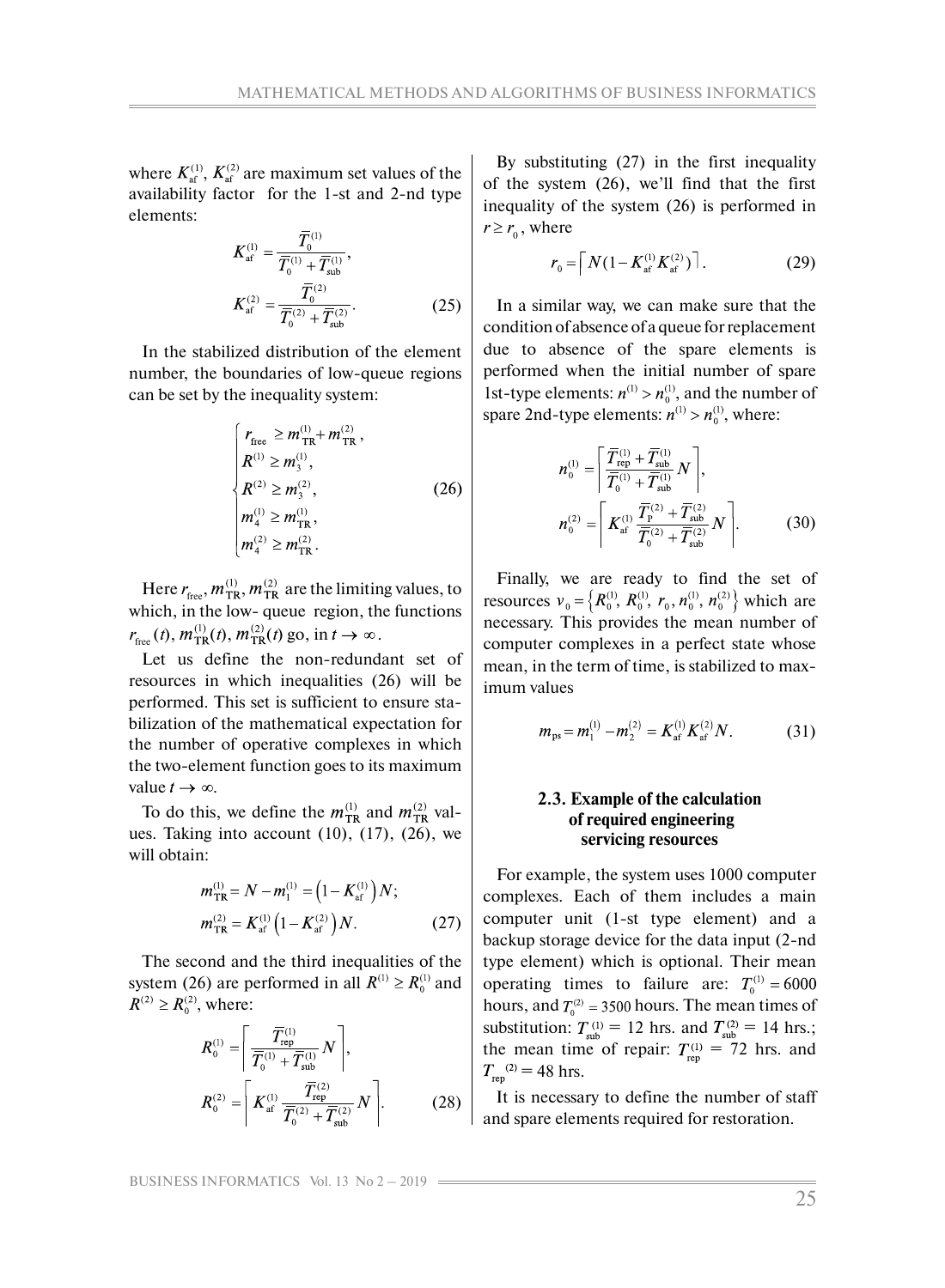Using the formulas  $(28)$ – $(30)$ , we can obtain:  $r_0$  = 7;  $R_0^{(1)}=12$ ;  $R_0^{(2)}=14$ ;  $n_0^{(1)}=14$ ,  $n_0^{(2)}=18$ . In this set of ESR, the mean number of opera-tive computer complexes amounts to the maximum defined by the formula (31):  $m_{\text{ps}} = 994$ . If it is necessary to define if it is possible, for instance, to compensate the shortage of repair team by increasing the number of spare elements. It can be done by solving system (1) in different:  $R^{(1)}$ ,  $R^{(2)}$ ,  $n^{(1)}$  and  $n^{(2)}$ . At the same time, the values indicated above, downrange up to the limit, in which it makes sense to change them.

## **3. Discussion**

The analytical expressions for ESR calculation have been obtained. We will discuss how significant the restrictions are.

1. The assumption about the two elements of a computer complex was made to simplify the account and do not reduce the generality of the obtained results. They can be easily generalized for the case where a computer complex includes several 1-st type elements and several 2-nd type elements.

2. The formulated condition that the mean time to failure for any element is longer than the total time for its substitution and repair is significant for stabilization of the system (1) solution.

3. In this publication, the task has been solved by the mean dynamics method, which is related to approximate analytical methods of solving the task of mass maintenance. The mean dynamic method allows us to make equations of changes in expectations (mean) of numbers of the system elements being in different possible conditions. Owing to that, it is applicable for large systems, unlike precise methods based on Kolmogorov's equations describing changes in the probability of the state in the whole system in general [16–21]. Use of Diners's principle in defining the intensities of the transitions makes the results of the set solution (1) approximate. Respectively, the true time of stabilization may differ from the estimated time. However, for the low-queue region (26), this difference is insignificant.

4. The distribution of the time to failure, time of substitution, and time of replacement to the exponential law is significant. However, the mean dynamics method is known to show good results also in laws of distribution of the approximated by the exponential.

5. Only using simulation, it is possible to check how much the distribution law affect the required ESR volume [22, 23]. At the same time, it should be noted that we model a closed system of mass maintenance with large amount of entities [24]. Also, we should by using simulation define how shift work of the staff influences the ESR volume required for the systems considered in this publication.

## **4. Recommendations**

Based on this study, we can develop the following recommendations:

 $\triangle$  Formulas (28)–(30) should be applied for defining ESR volume when the loss from inoperativeness of a computer complex is much higher than the costs for the staff salary and cost of spare elements. This typical situation is true for control systems in railway transport.

 If the ESR-related costs are comparable to the profit from the functioning of an operative computer complexes in the system, we set the goal of defining ESR in which the profit will be maximal [25]. Such a situation occurs, for instance, in leasing the equipment. In this case, to define the profit for a period, we must solve the system (1).

 $\triangle$  In solving (1), we must consider that, as a rule, this is a rigid system of non-linear differential equations, since the intensity of the failures is much lower than the intensity of substitution and repair. It is necessary to select the solution method correctly.

 Changing the initial conditions in solving the system (1), we can define how much it will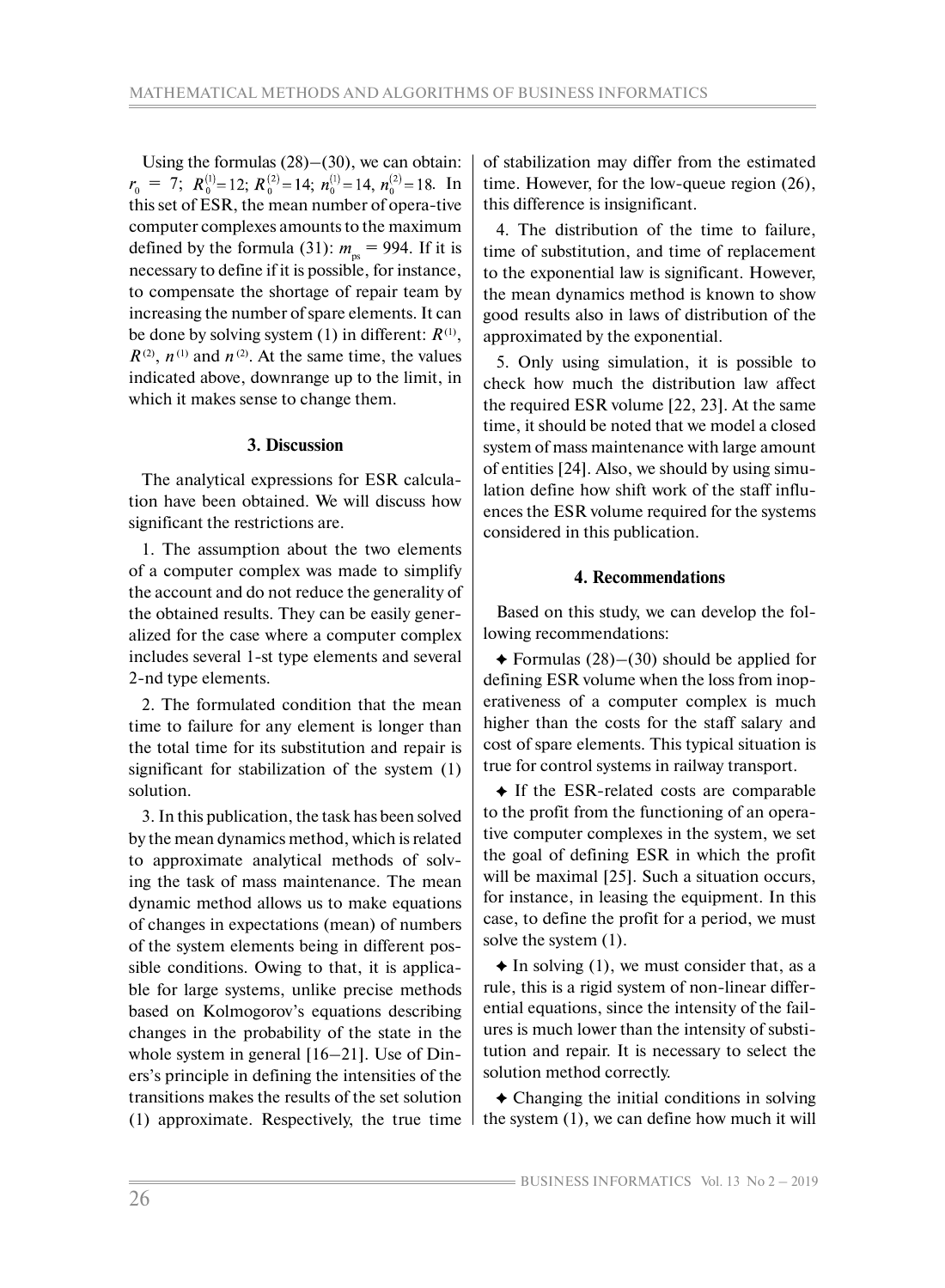take the ESC staff to restore the LDIS if, due to some reasons, it will accumulate inoperative computer complexes.

#### **Conclusion**

As a result of the study, the following new results were obtained.

We developed a mathematical model for restoration of LDIS which consists of computer complexes, all of which include elements with different significance for its performance. The model represents a system of non-linear differential equations. The system solution describes change over time in the number of computer complexes under different conditions including the most significant ones: in up state and in perfect state.

We have defined the number of staff and spare elements in which the expectation (mean) of operative computer complexes stabilizes in time up to their maximal values. These results can also be directly used to define resources for real LDIS maintenance.

#### **References**

- 1. Belov A.A., Gvozdev A.V. (2007) Modular construction of an automated control system of organizational processes. *Vestnik of Ivanovo State Power Engineering University*, no 3, pp. 94–98 (in Russian).
- 2. Kravchenko T.K., Presnyakov V.F. (2003) *Info-communication technologies of enterprise management*. Moscow: HSE (in Russian).
- 3. Kuzminov Ya.I., Yakovlev A.A., Gokhberg L.M. (2003) *New economy a chance for Russia*. Preprint WP5/2003/01. Moscow: HSE (in Russian).
- 4. Rozenberg E.N., Batraev V.V. (2018) Innovative development of interval regulation systems. *Automation, Communication and Informatics*, no 7, pp. 5–9 (in Russian).
- 5. Rozenberg E.N., Dzyuba Yu.V., Batraev V.V. (2018) On the directions of the digital railway development. *Automation, Communication and Informatics*, no 1, pp. 9–13 (in Russian).
- 6. Rozenberg E.N., Korovin A.S. (2018) Global trends of intellectual transportation systems development. *Automation, Communication and Informatics*, no 12, pp. 14–19 (in Russian).
- 7. Danilin A.V. (2004) *State electronic services and administrative regulations: from political task to e-government architecture*. Moscow: INFRA-M (in Russian).
- 8. Lisenkov V.M. (1999) *Statistical theory of train traffic safety*. Moscow: VINITI (in Russian)
- 9. Pronkin A.V. (2018) Automation systems as a base for digital railway. *Automation, Communication and Informatics*, no 12, pp. 41–42 (in Russian).
- 10. Makarova A.A. (2018) Automated system of operational transportation management. Proceedings of the *National Scientific and Practice Conference "Ecosystem of the digital economy: problems, realities and perspectives", Orel, Russia, April 23–25, 2018*, pp. 114–118.
- 11. Mamilov B.E., Lipskaya M.A., Tolymbekova B.E. (2018) An automated system of operational transportation management. *Bulletin of Kazakh Academy of Transport and Communications named after M. Tynyshpaev*, no 1, pp. 139–146 (in Rusian).
- 12. Lokhmanov V.M., Maron A.I. (2002) Determination of economically justified number of personnel and spare parts for complex systems in power industry. *Bulletin of the Moscow Academy of Labor Market and Information Technologies*, no 4, pp. 18–22 (in Russian).
- 13. Ventcel E.S. (1972) *Operation research*. Moscow: Soviet Radio (in Russian).
- 14. Sakharov M.K. (2011) Correctness and the accuracy of decisions of the ODES rigid systems in the MathCAD14 system. *High Technologies and Intellectual Systems*. Moscow: MSTU, pp. 16–19 (in Russian).